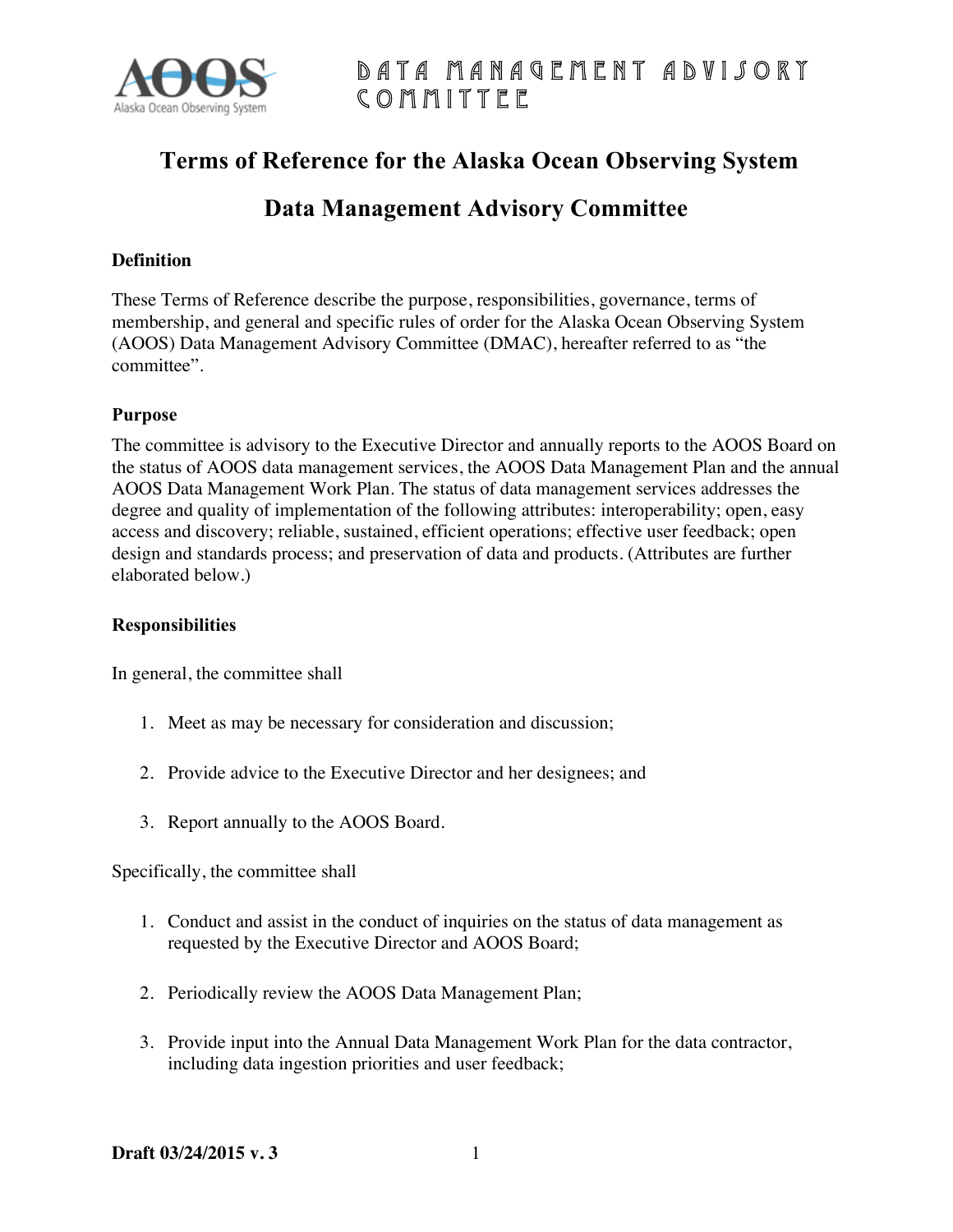- 4. Engage and provide feedback on relevant IOOS national level activities; and
- 5. Communicate data needs and data management activities of constituent groups.

#### **Governance**

The governance of the AOOS DMAC operates within the context of the AOOS governance mechanism as defined by the AOOS Board and described in the AOOS Memorandum of Agreement and Standard Operating Procedures.

## **Terms of Membership**

The AOOS DMAC consists of as many as fifteen (15) members selected from a cross section of agencies, institutions and user groups providing coastal and ocean data, information or products in the Alaska region. Eligible members are: 1) familiar with the technical aspect of data management and communication, 2) actively engaged in some aspect of coastal ocean observing systems in or around Alaska, or 3) principal end-users of data, products, and services from coastal ocean observing systems around Alaska.

Membership may include, but is not limited to, research institutions, non-governmental organizations, local government agencies or authorities, state agencies, federal agencies, and private industry.

AOOS DMAC members are appointed by, and serve at the pleasure of, the AOOS Board. A member who resigns is asked to submit a written resignation to the AOOS Board via the Executive Director as far in advance as possible. Resigning members are encouraged to suggest replacement members.

## **Rules of Order**

## **General:**

The AOOS DMAC operates under rules of order that are generally accepted for the operation of scientific and technical committees, which are summarized here. Committee meetings are conducted by a chair who serves at the pleasure of the committee. The committee will vote on the chair once every two years in the fall of odd years. A member may call for a vote on the matter of chairmanship at any time. The chair recognizes members wishing to speak. Members are encouraged to speak only when recognized by the chair; however, a member may respond to a question from another member, or clarify an earlier statement in response to another member's statement without going through the chair. When a decision or recommendation is to be made, it is offered in the form of a motion by any member of the committee, and seconded by any other member. The motion is then followed by discussion. The chair may call for the end of discussion at any time, but discussion will continue until no member wishes to speak to the subject further. At the end of the discussion, the chair will ask if anyone objects to the motion. Hearing any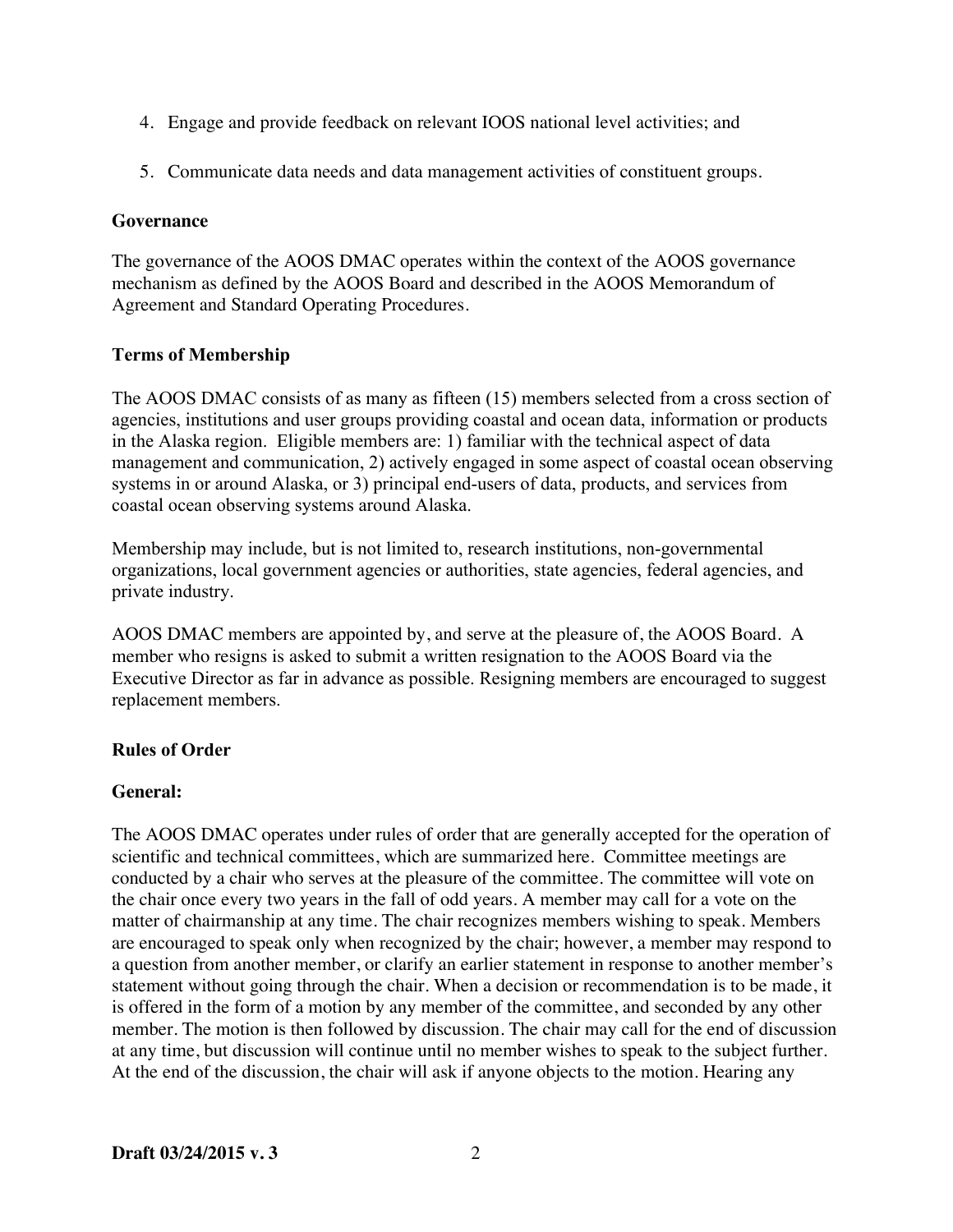objection, the chair calls for a vote. Motions are recorded in the meeting summary if no one objects or if a simple majority of members present vote in favor.

# **Specific:**

- The AOOS DMAC determines the frequency and location of its regular meetings, which occur at least annually or at the request of the AOOS Board or Executive Director.
- Extraordinary meetings may be convened by the AOOS DMAC chair or at the request of any four AOOS DMAC members.
- A quorum for any AOOS DMAC meeting is a simple majority of the currently appointed DMAC members.
- The committee, in its discretion, may invite observers or other relevant parties to attend committee meetings.
- At any meeting of the committee, any member unable to attend may designate to the Executive Director and chair an alternate. Each alternate exercises full powers of the member while serving in that capacity.
- The summary of each committee meeting, including action items, will be distributed to committee members and published on the AOOS website.

## **Support services provided by AOOS**

Support services provided to the DMAC include establishing the meeting venue, developing the agenda in consultation with the chair and members, and recording and reporting meeting summaries, including action items. The AOOS Executive Director will work with the committee chair to ensure action items are followed up.

## **Definition of Attributes of Data Management Services**

*Interoperability:* Data management services serves as a framework for interoperability among heterogeneous cooperating systems. The cooperating systems are free to evolve independently to address the needs of their target users. Software and standards needed to participate in data management activities are available directly to partners, or provided through commercial and non-commercial sources. Data management services are interoperable with systems outside of the marine community that manage atmospheric and terrestrial data.

*Open, easy access and discovery:* Data management services enable users from all over the globe to easily locate, access, and use the varied and distributed forms of marine data and their associated metadata and documentation in a variety of computer applications (e.g., geographic information systems and scientific analysis applications). Users are unencumbered by traditional barriers such as data formats, volumes, and distributed locations. Data management services integrate cooperating systems so that data discovery is seamless, and multiple versions are easily tracked. There is a "free market" of ocean sciences information, including officially sanctioned IOOS data sets, as well as data and products from other sources.

*Reliable, sustained, efficient operations***:** Data management services provide high reliability with uninterrupted delivery of real-time data streams from measurement subsystems to operational modeling centers and users with time-critical requirements. It provides high reliability in the